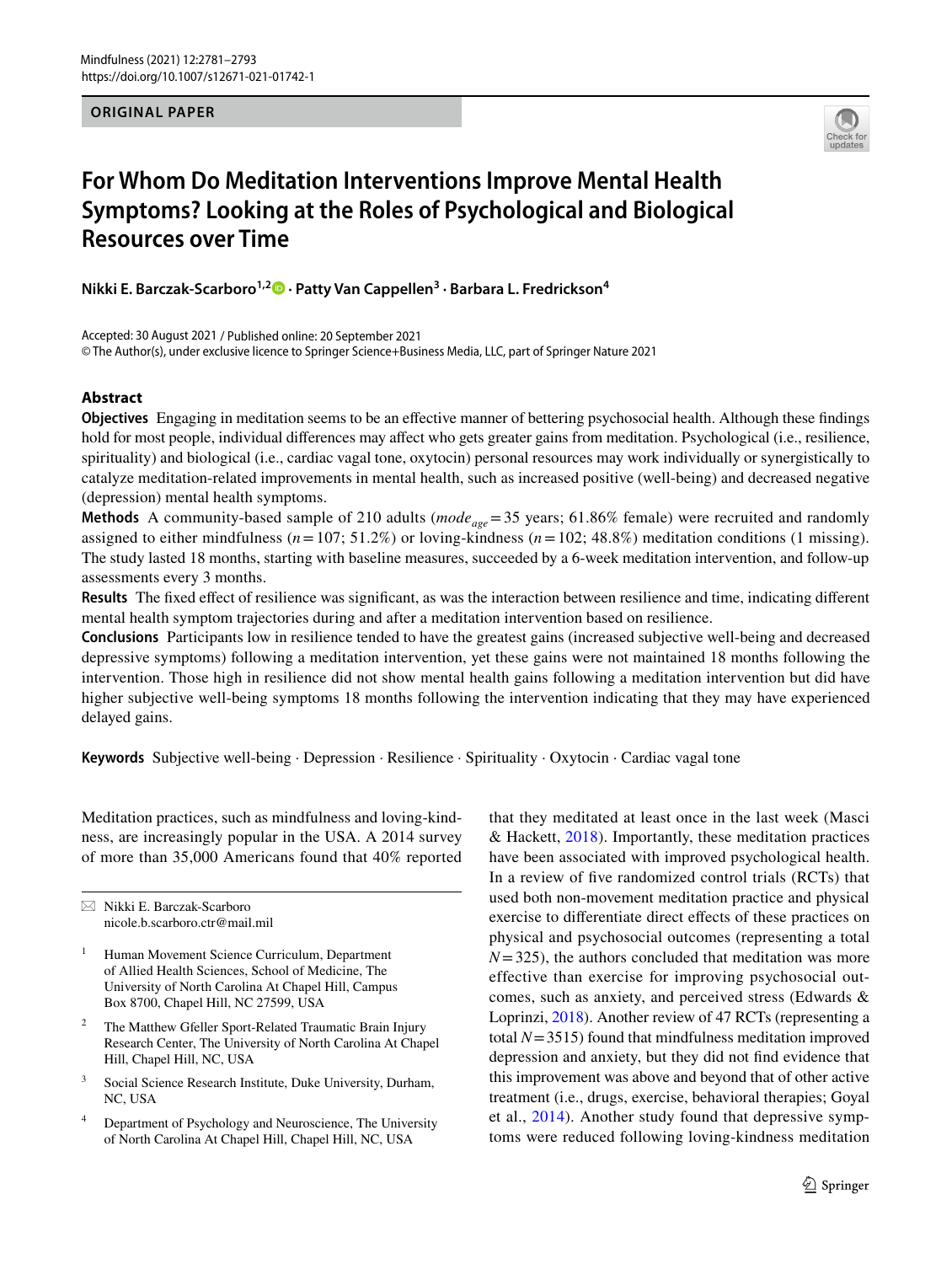(Fredrickson et al., [2008\)](#page-11-3). Overall, there is some evidence suggesting that meditation can alleviate some markers of negative mental health, such as perceived stress, anxiety, and depressive symptoms.

Historically, mental health had been operationalized as the absence of mental illness. If one does not experience disorders such as depression, anxiety, and posttraumatic stress, then they were assumed to be mentally healthy. More recently, however, it has been posited that mental health extends beyond the absence of mental illness (Keyes, [2002,](#page-11-4) [2005](#page-11-5)). In addition to a lack of mental illness, having subjective well-being is necessary for complete mental health. Researchers in this area argue for mental health promotion and protection based on the initial evidence that losses in positive mental health are related to increases in mental illness; therefore, mental illness prevention may be tackled more effectively by maintaining, or even increasing, experiences of positive mental health, such as subjective well-being (Keyes, [2005;](#page-11-5) Keyes et al., [2010](#page-11-6)). Subjective well-being has been conceptualized as comprising two components: hedonic (centering on pleasure attainment and pain avoidance) and eudaimonic (centering on self-realization and fulfllment of purpose in life) (Ryan & Deci, [2001](#page-12-0)). Building from this view, a multi-dimensional well-being model has been identifed that includes emotional (stemming from hedonic), social, and psychological (stemming from eudaimonic) well-being (Keyes, [2002\)](#page-11-4). Both mindfulness and loving-kindness meditation practices were associated with improved emotional well-being, assessed as day-today positive emotions increases (Fredrickson et al., [2017](#page-11-7)). Though not overwhelming, current evidence thus suggests that meditation has the potential to infuence both positive and negative aspects of mental health. It is unclear whether meditation has mental health benefits for everyone and whether there are any individual resources that may catalyze its benefts.

One potential personal resource is resilience. Though debate continues regarding resilience's definition (Herrman et al., [2011](#page-11-8)), broad defnitions include positive adaptation despite adversity (Wald et al., [2006](#page-12-1)). Novel conceptualizations argue that resilience is an iterative (i.e., infuenced by past experiences) dynamic coping process such that one's resilience can increase as the result of positive adaptation (Herrman et al., [2011;](#page-11-8) Hill et al., [2018](#page-11-9)). Resilience has been posited by clinical neuroscientists as a novel and impactful future treatment target for mental disorders, such as depression (Pfau & Russo, [2015\)](#page-12-2) and has been associated with greater subjective well-being in adults (Mayordomo et al., [2016\)](#page-12-3). Meditation has been found to increase resilience. Following a 4-day intervention of either meditation or control relaxation, participants from both groups reported increased resilience post-intervention, but only the meditation group maintained their increases in resilience 3 months later (Kwak et al., [2019](#page-11-10)). As resilience reflects one's capacity to adapt well and meditation may increase resilience, more resilient individuals may glean and maintain greater mental health benefts from meditation interventions.

Spirituality refects the personal search for connection with a larger sacredness or a transcendent entity (Piedmont, [1999\)](#page-12-4). It is often accompanied with feelings of interconnectedness with others and presence of higher meaning. A large body of research has shown that individual diferences in spirituality are associated with greater well-being (Kashdan & Nezlek, [2012;](#page-11-11) Piedmont, [1999;](#page-12-4) Van Cappellen et al., [2016a,](#page-12-5) [b](#page-12-6)). People reporting greater spirituality also more frequently practice meditation in everyday life (Masci & Hackett, [2018](#page-11-0)) and they may also be more attuned and receptive to a meditation intervention. However, one previous study failed to fnd that daily spiritual experiences moderated the reduction in depressive symptoms following a mindfulnessbased meditation intervention (Greeson et al., [2015](#page-11-12)). With this, those high in spirituality may reap greater mental health benefts from initiating a meditation practice.

A potential biological predictor of mental health is cardiac vagal tone (CVT, Kok et al., [2013\)](#page-11-13), a marker of autonomic nervous system functioning. Individual autonomic nervous system functioning consists of sympathetic—increased arousal—responses and parasympathetic—return to homeostasis—responses that fuctuate based on internal and external stressors (Bernston et al., [1997](#page-10-0)). More generally, CVT reflects efficient biological recovery from stress (Gillie & Thayer, [2014](#page-11-14)). In a review of randomized control trials that targeted vagal tone biofeedback (Gevirtz, [2013](#page-11-15)), training cardiovascular homeostatic refexes resulted in greater physical health outcomes (e.g., lung function, pain, infant birth weight), decreased pathopsychological symptoms (e.g., depression, phobias, anxiety), improved sleep, and improved athletic performance (golf and dance scores). In the model of neurovisceral integration, Thayer and Lane [\(2000](#page-12-7)) and Thayer et al. ([2009\)](#page-12-8) argue that these processes are highly individualized. Specifcally, diferences in CVT between individuals are indicative of individual diferences in neural fexibility and more adaptive, goal-directed cognitive, afective, and behavioral responses. Engaging in Zen meditation was associated with an increased parasympathetic index of heart rate variability in high trait anxious individuals, which the authors claimed indicated vagal facilitation (Murata et al., [2004\)](#page-12-9). This study team's past work showed individuals diferences in CVT to predict the degree to which people show gains in positive emotion when socializing (Isgett et al.,  $2017$ ) and in response to a 6-week loving-kindness meditation workshop (Kok et al., [2013](#page-11-13)). Therefore, it is of interest to look into individuals' CVT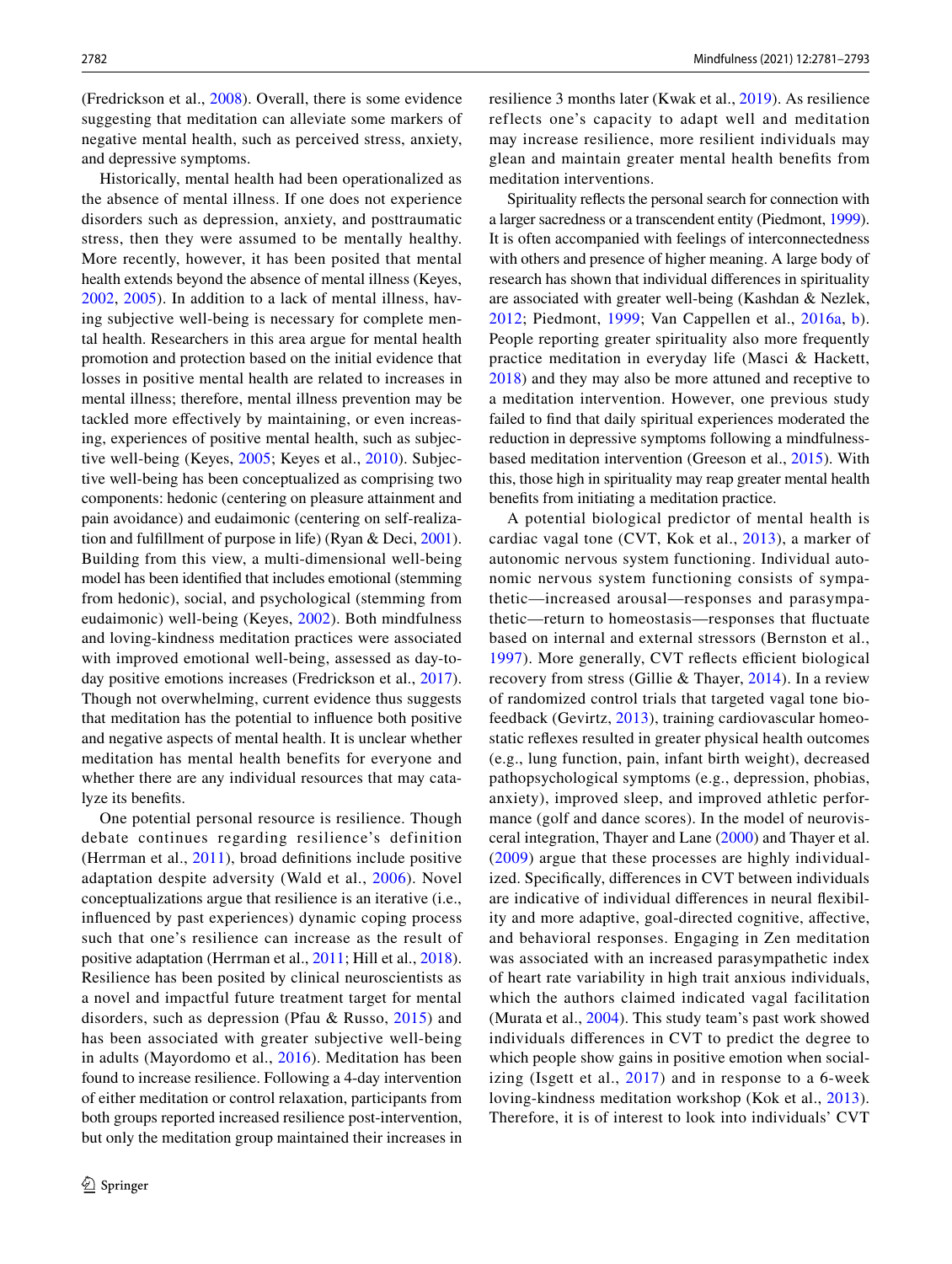and its infuence on positive and negative mental health trajectories following a meditation intervention.

Oxytocin, OT, is a polypeptide originating in the hypothalamus that has received increasing attention from psychologists for its role in many social afliative processes, such as trust, empathy (Kumsta & Heinrichs, [2013](#page-11-17)). In one randomized double-blind study, this study team found that intranasal administration of synthetic OT, compared to a placebo, increased male adults' spirituality controlling for religiosity, which in turn increased the positive emotions they felt (assessed with both explicit and implicit measures) when introduced to a 20-min mindfulness or loving-kindness meditation (Van Cappellen et al., [2016a,](#page-12-5) [b\)](#page-12-6). Individual differences in tonic levels of endogenous OT also predict the degree to which people show gains in positive emotion when socializing (Isgett et al., [2017\)](#page-11-16). It was hypothesized that people with higher levels of endogenous OT may derive more of the positive mental health benefts from meditation.

The presence of psychological (i.e., resilience, spirituality) and biological (i.e., CVT, OT) personal resources have individually been empirically linked to adaptive outcomes. Psychological and biological factors may also work synergistically to amplify and sustain positive biopsychosocial outcomes, though biological systems do not necessarily bear a one-to-one mapping onto to psychological systems (Cacioppo & Tassinary, [1990\)](#page-11-18). It has been hypothesized that resilience and CVT have a synergistic interaction. Results, however, refected two main efects rather than the predicted synergistic interaction efect (Souza et al., [2007,](#page-12-10) [2013](#page-12-11)). Although the hypothesized synergy between resilience and CVT was not evident following a laboratory stressor, here, the interaction following a positive behavior intervention was tested. Furthermore, the OT system and spirituality appear to be connected in meaningful ways, with preliminary evidence suggesting that increases in OT are attended by increases in spirituality (Holbrook et al., [2015;](#page-11-19) Van Cappellen et al., [2016a](#page-12-5), [b](#page-12-6)). This positive association between the two lends to the hypothesis that their synergy may serve to best predict for whom learning meditation improves mental health symptoms, especially in an environment meant to catalyze positive change. Empirical evidence also suggests that each of these individual diferences may not be stable over time, but rather may change over time and even grow as a result of engaging in meditation. Researchers found that meditation increases resilience (Kwak et al., [2019\)](#page-11-10) and spirituality (Matiz et al., [2018\)](#page-11-20). Third, cardiac vagal tone has been shown to increase more during meditation than other relaxing behaviors (Ditto et al., [2006\)](#page-11-21) and also to increase following a 6-week loving-kindness meditation intervention (Kok et al., [2013\)](#page-11-13). Finally, one study found that a mindfulness meditation session increased salivary OT levels (Bellosta-Batalla et al., [2020](#page-10-1)). For these reasons, it is pertinent to explore how individual diferences in these characteristics interact with each other and with time.

The present overarching study was originally designed to investigate personal resources that predict and support midlife lifestyle change. Midlife adults were targeted in this study because, despite representing 20% of Americans (United States Census Bureau, [2010\)](#page-12-12), this period of life tends to be understudied as compared to younger and older periods. However, evidence suggests that well-being is u-shaped across lifespan, and generally lowest in midlife (Blanchflower & Oswald,  $2008$ ), making this age group an area of concern. Midlife is also a pivotal period in the human lifespan that can infuence later-life trajectories of physical health, cognitive functioning, and well-being, as examples (Lachman et al., [2015](#page-11-22)). The current analyses were designed to identify the midlife subgroups for whom meditation practices may yield the greatest gains in mental health.

## **Methods**

## **Participants**

Data from this larger, NIH-supported study (R01CA170128) have been reported on elsewhere (Fredrickson et al., [2021](#page-11-23); Rice & Fredrickson, [2017\)](#page-12-13). Participants were recruited North Carolina's Durham and Orange counties via paper and electronic advertisements. Participant inclusion requirements included being between 35 and 65 years old with no prior history of meditation, fuent in written and spoken English, interested healthy lifestyle changes and learning meditation, and daily internet access. This longitudinal study was advertised as examining wellness behaviors and participants received monetary compensation for their participation, as reported elsewhere (Fredrickson et al., [2017,](#page-11-7) Study 2). Due to variables used for the present study, the analytic sample consisted of 210 participants (*n*= 129 (61.72%) self-identifed as female; *Mage*=48.53±8.95 years; *modeage*=35 years). Most participants reported being White or Caucasian ( $n = 160$ ; 76.56%) followed by Black or African American (*n* = 37; 17.70%), Asian (*n* = 11; 5.26%), and American Indian or Alaskan Native (*n*=1; 0.48%). Participants also reported being Hispanic or Latino (*n*=8; 3.83%) or Not Hispanic or Latino (*n*=201; 96.17%). Gender, age, race, and ethnicity were all missing one response. **Procedure**

All procedures were approved by the Institutional Review Board of the University of North Carolina at Chapel Hill. Following completion of informed consent, participants were randomly assigned to either one of two meditation conditions: mindfulness  $(n=107; 51.2%)$  or loving-kindness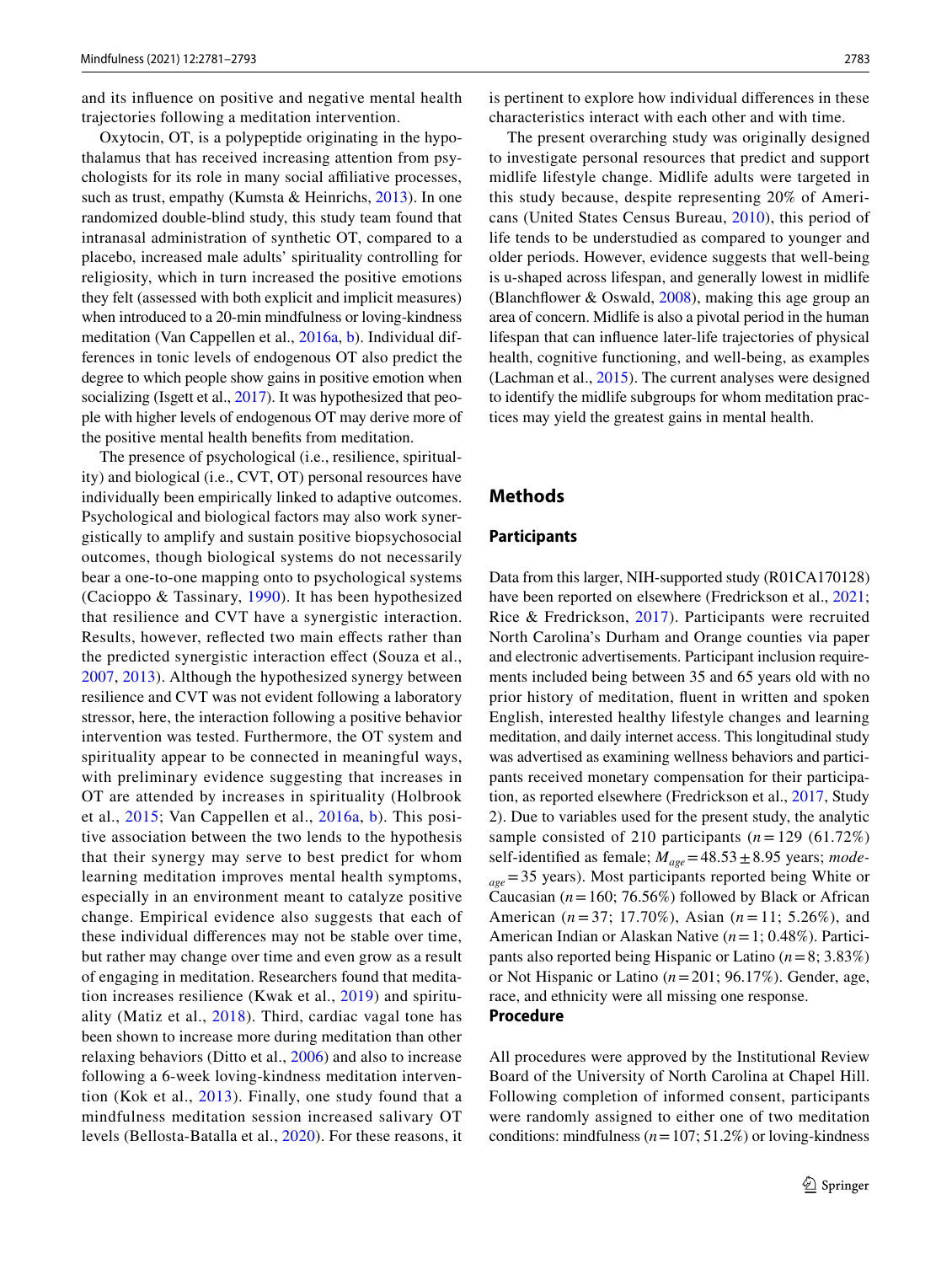$(n=102; 48.8\%)$  Condition data was missing for one participant. This larger, NIH-supported study's aim was to investigate the role of positive emotions in facilitating successful lifestyle change. The mindfulness (MM) and lovingkindness (LKM) meditation interventions were identical in format, comprised of 1-h weekly classes in small groups for 6 weeks. In addition, all participants were instructed to cultivate a daily meditation practice, realistically benchmarked at 3–5 sessions per week. They received written resources and five 20-min guided meditation tracks to support their home practice. The content of each intervention (MM and LKM) has been described in detail elsewhere (Fredrickson et al., [2017\)](#page-11-7), so only the main features are described here. Each intervention was developed in collaboration with meditation experts to be secular while still retaining the core psychological qualities of the traditional practices. Both courses involved developing an open and nonjudgmental attitude. For MM, participants were instructed to direct their attention toward the contents of consciousness within the present moment and to do so in a decentered (less personalized) way. Progressively, over the 6 weeks, the targets of consciousness expanded, with practice directed toward breathing and hearing (week 1), the body (week 2), emotions (week 3), thoughts (week 4), and choiceless awareness (week 5), with week 6 reserved for review and integration. For LKM, participants were instructed to self-generate warm and friendly feelings toward various social targets. They were also instructed to direct their attention toward the physical sensations in the heart region. Progressively, over 6 weeks, the social targets of loving-kindness expanded, with practice directed toward a loved one (week 1), oneself (week 2), an acquaintance (week  $3$ ), a difficult person (week  $4$ ), and all beings (week 5), with week 6 reserved for review and integration. The full study length was 18 months, starting with baseline measures, a 6-week meditation training phase as described above, and a combination of in-lab and online follow-ups every 3 months (see Supplemental Fig. 1). Participants completed valid and reliable self-report measures along with biological measures throughout the study period (see the "Measures" section for further details and Supplemental Fig. 1 for an assessment schedule). Of note, subjective well-being was only collected at three main time points (baseline, post-intervention, and fnal, 18-month follow-up), whereas depressive symptoms were collected at all study time points.

## **Measures**

Resilience was measured via the 14-item Ego-Resiliency Scale (ER89; Block & Kremen, [1996](#page-10-3)). Participants responded to items such as "I quickly get over and recover from being startled," on a scale ranging from 1 (*does not apply at all*) to 4 (*applies very strongly*). Item responses

were added together to create a resilience score. A higher aggregate score indicated higher levels of resilience. Internal consistency values for resilience across time points  $(\alpha = 0.97)$  and for each time point  $(\alpha s = 0.77 - 0.84)$  were acceptable to excellent (DeVellis, [2017\)](#page-11-24).

Spirituality was measured using the Universality and Connectedness subscale from the Spiritual Transcendence Scale (Piedmont, [1999](#page-12-4)). Spirituality here is defned as the tendency to orient oneself toward a larger transcendent reality that binds all things into a unitive harmony. It refects the personal search for connection with a larger sacredness. The subscale Prayer Fulfllment was not included in this study because this measure of spirituality is not clearly distinct from religiosity. To report spirituality, participants endorsed how much they agree with nine statements, such as "I believe that on some level my life is intimately tied to all of humankind" and "All life is interconnected," on a scale from 1 (*strongly disagree*) to 7 (*strongly agree*). Item responses were aggregated to create a spirituality score with a higher score indicating higher spirituality. Internal consistency values for spirituality across time points  $(\alpha = 0.98)$  and for each time point  $(\alpha s = 0.89 - 0.94)$  were excellent.

Cardiac vagal tone was indexed via respiratory sinus arrhythmia (RSA). Electrocardiogram measurements were collected for each participant using a bipolar confguration and pneumatic bellows collected respiration period and amplitude. Heart rate was recorded continuously at a sampling rate of 1000 Hz. Data were cleaned offline. Custom software (James Long Company; Caroga Lake, NY) utilizing modifed Grossman peak-to-valley method (Grossman, [1983](#page-11-25)) with resampling every 125 ms was used to calculate RSA. A tonic RSA score for each person was computed from an average over a 5-min resting period. Measurements were collected at baseline, post-intervention (3-month), and 18-month follow-ups. Cardiac vagal tone showed greater between-person than within-person variance  $(ICC=0.53);$ therefore, average CVT for each participant was calculated and used as a time invariant covariate. Higher scores indicate greater, more adaptive cardiac vagal tone.

Oxytocin (OT) was calculated using urine samples. Participants provided a 60-min controlled urine sample (participants voided their bladder upon arriving to the lab, drank 12 oz. of water and then gave a urine sample 60 min later). Using the urine samples, an OT value was measured as pg/ mg creatinine at each timepoint. From there, average OT was calculated across time points for each participant due to between-subjects differences  $(ICC = 0.40)$  and lack of variation over the study period ( $\gamma_{01}$  = -0.45, *SE* = 0.9055,  $t(357) = -0.82$ ,  $p = 0.41$ ). Higher scores indicate higher OT levels, which is adaptive.

Participants completed two psychometric assessments to measure subjective well-being and depressive symptoms. Individual aggregate scores at each time point were used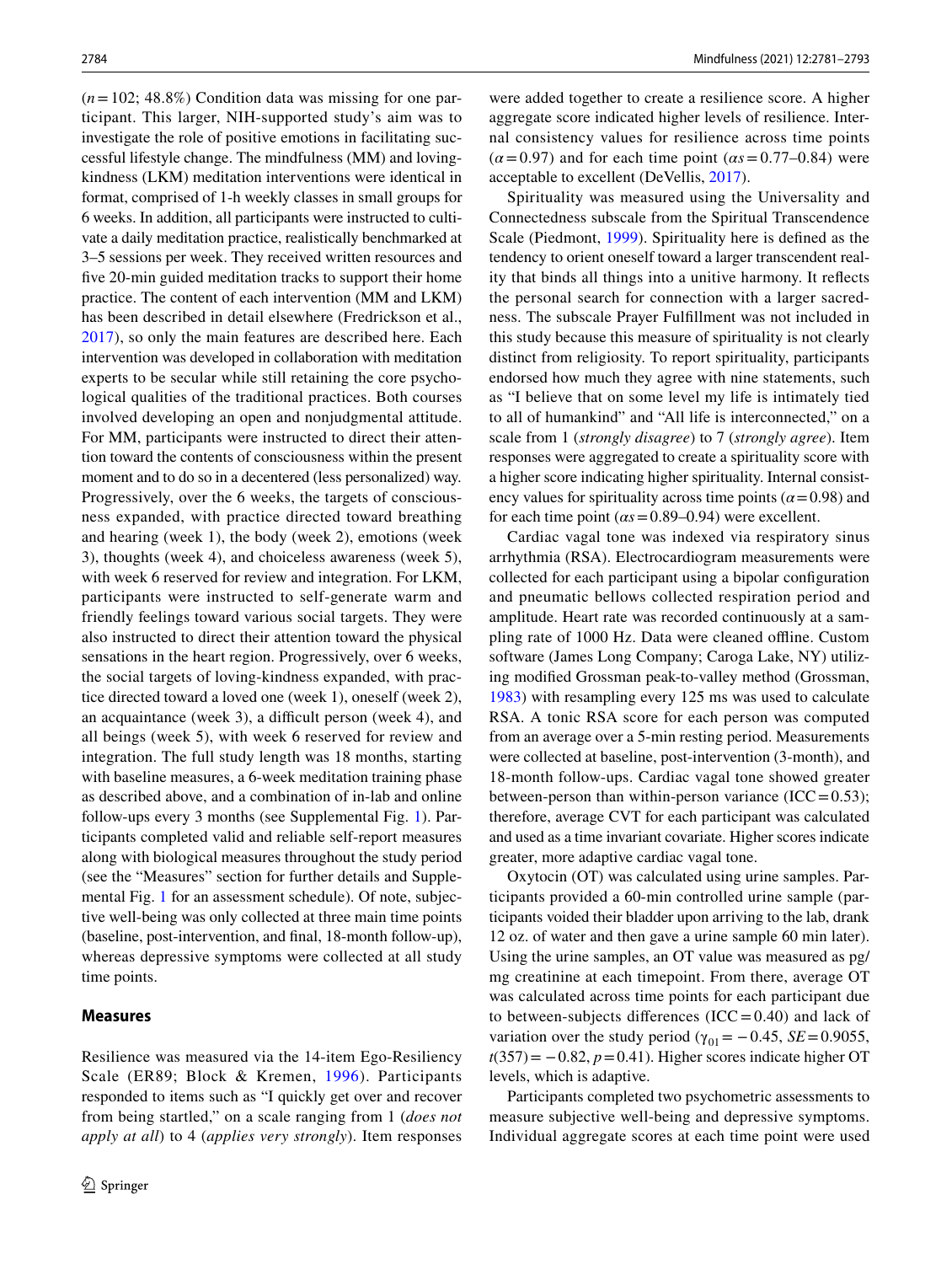to test for whom a meditation intervention would beneft most. The 14-item Mental Health Continuum – Short Form (Keyes, [2009](#page-11-26)) was used to assess subjective well-being. Participants reported how often during the past week she/he felt emotional, social, and psychological well-being. Responses ranged from 0 (*never*) to 5 (*every day*) on a 6-item Likert scale. Aggregate scores were calculated for each time point with higher scores refecting greater subjective well-being. The internal consistency values observed in this study for subjective well-being across time points ( $\alpha$ =0.97) and for each time point  $(\alpha s = 0.91 - 0.94)$  were regarded as excellent (Cronbach, [1946\)](#page-11-27). The Center for Epidemiological Studies – Depression scale (CES-D) (Radlof, [1997](#page-12-14)) assess depressive symptoms over the past 7 days using 20 items (e.g., "I was bothered by things that usually don't bother me" and "I felt like everything I did was an efort") on a scale from 0 (*never*) to 3 (*almost always*). Aggregate scores for each time point were calculated with higher scores refecting more depressive symptoms. The internal consistency values observed in this study for depressive symptoms across time points ( $\alpha$ =0.98) and for each time point ( $\alpha$ s=0.91–0.93) were regarded as excellent.

#### **Data Analyses**

The distributional properties of all outcome measures were examined prior to primary analyses. Bivariate associations between study variables were also examined averaged across time. Subjective well-being and depressive symptom trajectories were assessed using multiple multivariate linear mixed effects models to account for repeated measures nested within individual participants, diferences between participants at baseline (random intercepts), and diferent mental health symptom trajectories (random linear and quadratic time efects) (Fitzmaurice et al., [2011](#page-11-28)). Nonlinear trajectories were assessed based on an initial period of behavior change efort following by 15 months of follow-up with varying efforts to maintain behavior change. Meditation intervention condition (mindfulness or lovingkindness) and time spent meditating following the intervention phase until the 18-month follow-up (average sum of minutes each week between time points) were associated with the dependent variables. Three months following the intervention, individuals spent about 30 min a week meditating (range 0–370 min/week). Participants reported similar behavior until the 18-month follow-up where participants meditated 10 min a week on average (range 0–480 min/ week). Approximately 72% of participants reported meditating 3 months after the intervention whereas only 56% reported any meditation at the 18-month follow-up. Neither condition,  $\gamma_{01} = -2.01$ , *SE* = 1.90, *t*(176) = -1.06, *p*=0.29; γ01= −0.11, *SE*=1.12, *t*(210)= −0.10, *p*=0.92, nor time spent meditating,  $\gamma_{02} = 0.02$ , *SE* = 0.01, *t*(94) = 1.53, *p*=0.13; γ<sub>02</sub> = −0.004, *SE* = 0.002, *t*(790) = −1.72 *p* = 0.09, had main efects on subjective well-being nor depressive symptoms, respectively. Therefore, these potential covariates were dropped from all proceeding models. Time, resilience, spirituality, and OT were mean-centered prior to model building. Time was mean-centered to minimize the correlation between time and quadratic time. All other independent variables were mean-centered to create more interpretable estimates. Resilience, CVT, and OT were also rescaled, by 1000, 100, and 100, respectively, in Tables [1](#page-5-0) and [2](#page-6-0) so that parameter estimates were within a reasonable range. To create models that were comparable, cases missing values for any personal resource were deleted listwise. This left the fnal analytic sample 210 participants.

Model building for each outcome began with an unconditional model (only including time and time-squared terms) then proceeded with individually estimating main efects of each personal resource over time (simple and interactive efects with time) to test hypothesis 1. Next, predicted synergistic efects between psychological and biological variables were added to a model including simple efects of those resources to test hypothesis 2. Interaction models were then graphically depicted based on diferent levels of resilience or spirituality (quantifed as relatively high, moderate, or low sample quartile ranges). A chi-squared diference test for nested models was used to compare model ft for the unconditional models against resource interaction models. Data were analyzed using SAS statistical software (v 9.4; SAS Institute Inc, Cary, NC). Criterion for statistical signifcance was set at 0.05 a priori.

# **Results**

#### **Descriptive Statistics and Preliminary Analyses**

Central tendencies and dispersion with correlations among study variables can be found in Supplemental Table 1. Subjective well-being symptoms were signifcantly, positively associated with resilience ( $rs = 0.50-0.63$ ,  $ps < 0.01$ ) and spirituality ( $rs = 0.25-0.30$ ,  $ps < 0.01$ ) at baseline, postintervention, and the 18-month follow-up. Depressive symptoms were also signifcantly, though negatively, correlated to resilience scores at each measured time point (*rs*= −0.56 to−0.32, *ps*<0.01). Depressive symptoms and spirituality scores were significantly correlated at baseline  $(r = -0.14,$  $p=0.05$ ), but not at post-intervention or the 18-month follow-up (*rs*= −0.13 and−0.08, *ps*=0.09 and 0.27, respectively). Neither synergistic personal resources—resilience and CVT nor spirituality and OT—related to one another at any study time point (*ps*>0.05) minimizing the potential for multicollinearity in further models.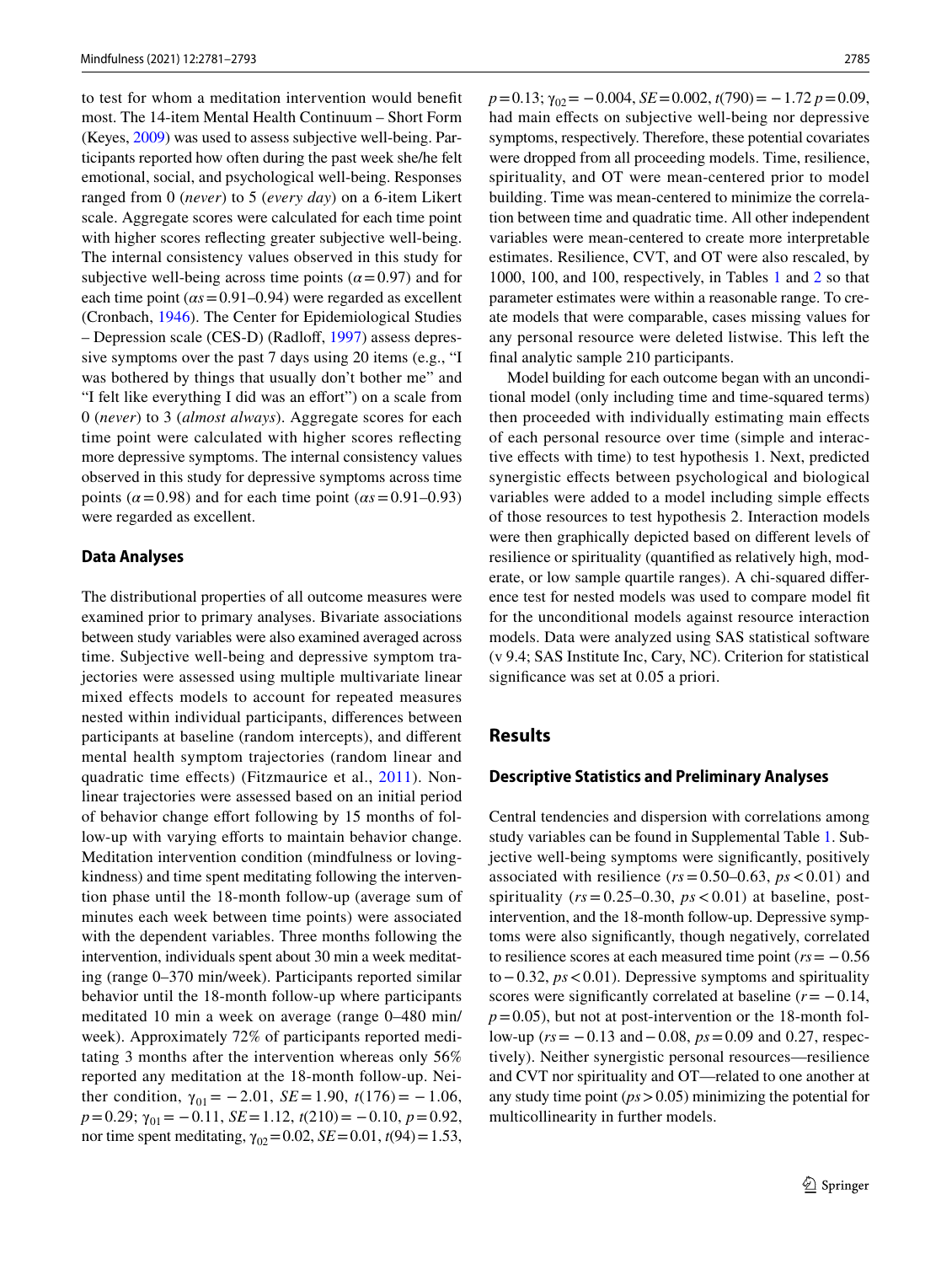<span id="page-5-0"></span>**Table 1** The efects of psychological and biological efects with time on positive and negative mental health symptom trajectories

| Effect                               | Parameter               | Subjective Well-being                    |                                           | Depression                               |                                                |
|--------------------------------------|-------------------------|------------------------------------------|-------------------------------------------|------------------------------------------|------------------------------------------------|
|                                      |                         | Resilience, CVT, and<br>time interaction | Spirituality, OT, and<br>time interaction | Resilience, CVT, and<br>time interaction | Spirituality, OT,<br>and time interac-<br>tion |
| Fixed effects                        |                         |                                          |                                           |                                          |                                                |
| Status at posttest, $\pi_{0i}$       |                         |                                          |                                           |                                          |                                                |
| Intercept                            | $\gamma_{00}$           | 49.62*** (0.94)                          | $50.12***(0.98)$                          | $31.29***(0.51)$                         | $31.27***(0.55)$                               |
| Resilience                           | $\gamma_{01}$           | $75.01***$ (14.21)                       |                                           | $-35.58***(5.33)$                        |                                                |
| <b>CVT</b>                           | $\gamma_{02}$           | 39.22 (33.61)                            |                                           | $-18.95(18.12)$                          |                                                |
| Spirituality                         | $\gamma_{03}$           |                                          | $30.00***$ (7.91)                         |                                          | $-16.91***$ (3.38)                             |
| <b>OT</b>                            | $\gamma_{04}$           |                                          | $-31.60(29.15)$                           |                                          | 2.35(15.56)                                    |
| Resilience*CVT                       | $\gamma_{05}$           | 400.82 (555.56)                          |                                           | $-25.26(217.36)$                         |                                                |
| Spirituality*OT                      | $\gamma_{06}$           |                                          | 5.67 (237.73)                             |                                          | 235.94** (90.12)                               |
| Linear rate of change, $\pi_{1i}$    |                         |                                          |                                           |                                          |                                                |
| Time                                 | $\gamma_{10}$           | $0.31**$ (0.11)                          | $0.34**$ (0.11)                           | 0.02(0.07)                               | $-0.01(0.07)$                                  |
| Resilience*time                      | $\gamma_{11}$           | 0.92(1.94)                               |                                           | $-0.76(1.27)$                            |                                                |
| Spirituality*time                    | $\gamma_{12}$           | 1.26(3.84)                               |                                           | $-1.97(2.64)$                            |                                                |
| CVT*time                             | $\gamma_{13}$           |                                          | 0.75(1.01)                                |                                          | 0.63(0.67)                                     |
| OT*time                              | $\gamma_{14}$           |                                          | $-3.84(3.32)$                             |                                          | 0.68(1.98)                                     |
| Resilience*CVT*time                  | $\gamma_{15}$           | 18.64 (65.77)                            |                                           | $-23.39(46.89)$                          |                                                |
| Spirituality*OT*time                 | $\gamma_{16}$           |                                          | $-28.81(29.05)$                           |                                          | $52.64**$ (19.15)                              |
| Quadratic rate of change, $\pi_{2i}$ |                         |                                          |                                           |                                          |                                                |
| Time <sup>2</sup>                    | $\gamma_{20}$           | $-0.16*(0.07)$                           | $-0.21**$ (0.07)                          | 0.05(0.03)                               | $0.06 + (0.03)$                                |
| Resilience*time <sup>2</sup>         | $\gamma_{21}$           | $3.50**$ (1.20)                          |                                           | $-1.02 + (0.56)$                         |                                                |
| Spirituality*time <sup>2</sup>       | $\gamma_{22}$           | $-2.61(2.52)$                            |                                           | $-1.78(1.14)$                            |                                                |
| $CVT*time^2$                         | $\gamma_{23}$           |                                          | 0.15(0.66)                                |                                          | 0.14(0.31)                                     |
| $OT*time^2$                          | $\gamma_{24}$           |                                          | $4.65*(2.16)$                             |                                          | 0.12(0.93)                                     |
| Resilience*CVT*time <sup>2</sup>     | $\gamma_{25}$           | $-9.75(45.29)$                           |                                           | 13.62(20.41)                             |                                                |
| Spirituality*OT*time <sup>2</sup>    | $\gamma_{26}$           |                                          | 31.67 (19.46)                             |                                          | $-4.66(8.72)$                                  |
| Random effects                       |                         |                                          |                                           |                                          |                                                |
| Variance components                  |                         |                                          |                                           |                                          |                                                |
| Level 1 (residual)                   | $\sigma^2_{\ \epsilon}$ | 32.69***                                 | 22.68***                                  | 27.04***                                 | 26.85***                                       |
| Level 2 (intercept)                  | $\sigma^2_{0}$          | 65.05***                                 | 97.37***                                  | 42.20***                                 | 53.24***                                       |
| Level 2 (time)                       | $\sigma^2_{1}$          | 0.16                                     | $0.46^{+}$                                | $0.22*$                                  | $0.15^{+}$                                     |
| Level 2 (time <sup>2</sup> )         | $\sigma^2$ <sub>2</sub> | 0.05                                     | $0.21**$                                  | 0.02                                     | $0.03^{+}$                                     |
| Goodness-of-fit                      |                         |                                          |                                           |                                          |                                                |
| Deviance                             |                         | 2978.76                                  | 3044.90                                   | 8099.72                                  | 8136.37                                        |
| $\Delta^2$                           |                         | $111.46***$                              | 45.31***                                  | 81.10***                                 | 44.45***                                       |
| $\Delta df$                          |                         | 3                                        | 3                                         | 3                                        | 3                                              |

Each fixed effect value is a parameter estimate with its standard error. The intercept parameter estimate  $(\gamma_{00})$  depicts the average subjective wellbeing score at midpoint of the study (9 months) at average scores for each independent variable in the model. All other fxed efect estimates indicate the change from the intercept for each independent variable

 $^*p < .05$ 

\*\**p*<.01

\*\*\**p*<.001

## **Subjective Well‑being Symptom Trajectories**

trajectories were ft for subjective well-being symptoms across the 18-month study period. From the signifcant main fixed effect of linear,  $t(217) = 2.72$ ,  $p < 0.01$  and

Unconditional linear and quadratic individual longitudinal

 $+p < .10$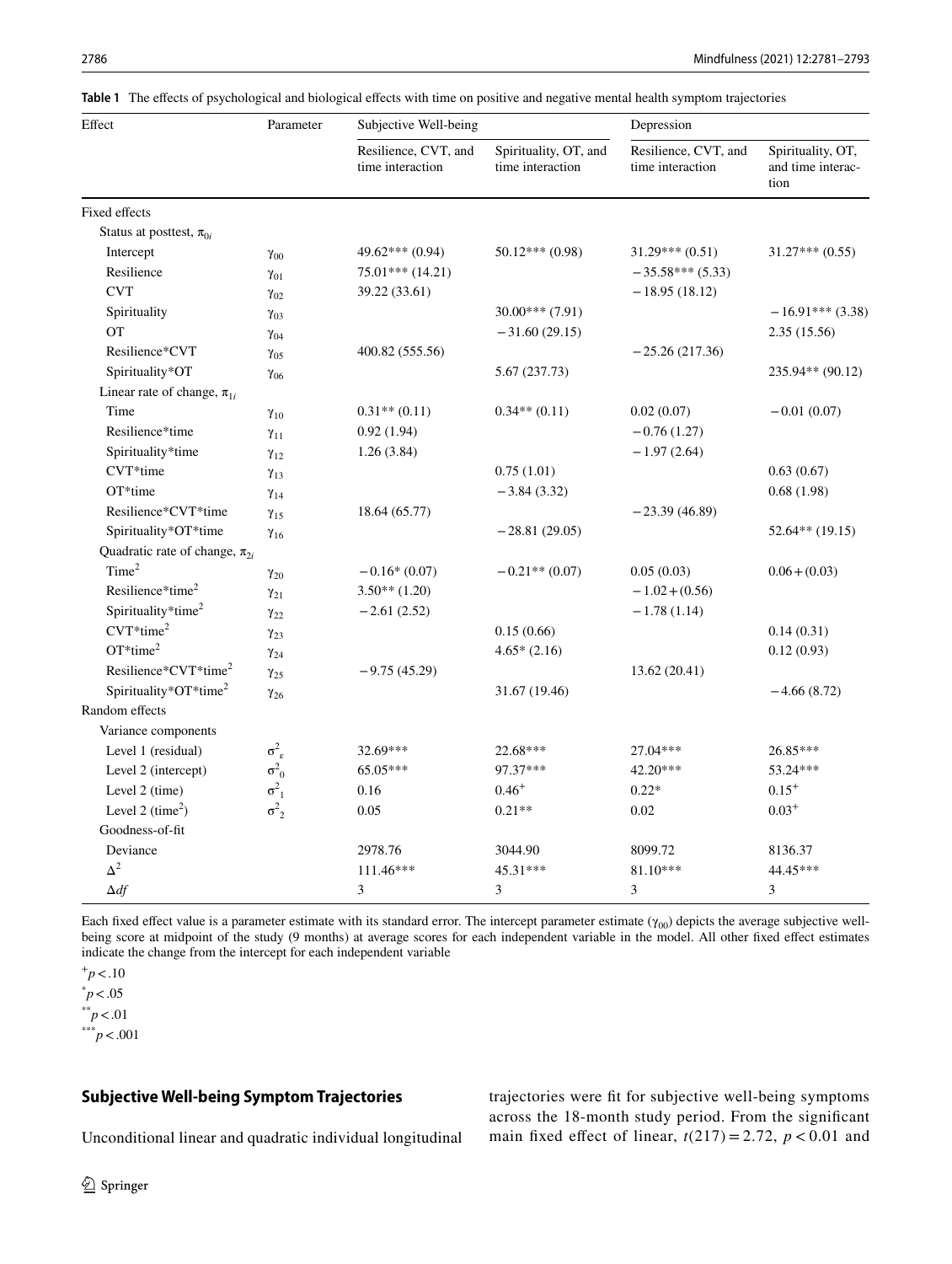|                       | Baseline to post-intervention (inter-<br>vention effects) | Baseline to 18-month follow-up<br>(maintained effects) | Post-intervention to<br>18-month follow-Up<br>(delayed effects) |
|-----------------------|-----------------------------------------------------------|--------------------------------------------------------|-----------------------------------------------------------------|
| Subjective well-being |                                                           |                                                        |                                                                 |
| Low resilience        | $+4.31(1.15)$ ***                                         | $+2.24(1.16)^{a}$                                      | $-2.07(1.15)^{b}$                                               |
| Moderate resilience   | $+2.25(0.80)$ **                                          | $+2.38(0.79)$ **                                       | 0.13(0.79)                                                      |
| High resilience       | 0.19(1.14)                                                | $2.52(1.14)^*$                                         | $2.33(1.11)*$                                                   |
| Low oxytocin          | $+4.40(1.61)$ ***                                         | $+3.75(1.22)$ **                                       | $-0.64(1.17)$                                                   |
| Moderate oxytocin     | $+2.45(0.81)$ **                                          | $+2.44(0.87)$ **                                       | $-0.01(0.83)$                                                   |
| High oxytocin         | $+0.49(1.23)$                                             | $+1.13(0.34)$                                          | 0.63(1.26)                                                      |
| Depression            |                                                           |                                                        |                                                                 |
| Low resilience        | $-2.10(0.76)$ **                                          | $-1.03(0.87)$                                          | $+1.01(0.86)$                                                   |
| Moderate resilience   | $-1.01(0.54)$ <sup>c</sup>                                | $-0.52(0.59)$                                          | $-0.02(0.60)$                                                   |
| High resilience       | $+0.07(0.79)$                                             | $-0.01(0.86)$                                          | $-1.05(0.85)$                                                   |

<span id="page-6-0"></span>**Table 2** Estimated subjective well-being and depressive symptom score changes and standard error across major study time points for low, moderate, and high resilience and oxytocin participants

Low and high scores calculated as  $\pm$  1*SD* from mean, moderate = sample mean

 $a_p = 0.054$  indicating marginal significance

 $b_p = 0.074$  indicating trending effect

 $c_p$ =0.059 indicating marginal significance

quadratic,  $t(217) = -2.50$ ,  $p = 0.01$ , time, well-being increased over the study period in a parabolic manner (see Supplemental Fig. 2a and Supplemental Table 2). Therefore, a quadratic mean structure for subjective well-being was used in all subsequent conditional models. Individual subjective well-being varied at baseline,  $Z = 7.18$ ,  $p < 0.01$ , and individuals difered in quadratic subjective well-being trajectories,  $Z = 1.92$ ,  $p = 0.03$ , as seen in Supplemental Fig. 2b. Conditional models were proceeded with in an efort to further explain the interpersonal heterogeneity in subjective well-being trajectories.

Hypothesis 1 for subjective well-being was then tested in four separate models, one for each resource including their simple effects (across time points) and interaction effects with time (associations as a function of time). Resilience demonstrated significant simple,  $t(214)=5.25$ ,  $p < 0.01$ , and quadratic time interactive,  $t(214) = 2.90$ ,  $p < 0.01$ , effects on subjective well-being symptoms (see Supplemental Table 2). For a breakdown of the resilience and quadratic time interaction, see Table [2](#page-6-0). Cardiac vagal tone had no signifcant efect on subjective well-being symptoms. Spirituality demonstrated signifcant simple efect on subjective well-being symptoms,  $t(214) = 3.33$ ,  $p < 0.01$ . Oxytocin demonstrated a signifcant quadratic time interactive efect on subjective well-being symptoms,  $t(214) = 2.03$ ,  $p < 0.05$ . These findings indicate that efects of resilience and oxytocin on subjective well-being were partially a function of time which provides some support of hypothesis 1 (see Fig. [1a](#page-7-0) and [b,](#page-7-0) respectively).

Two final models also contained potential synergistic efects and time interactions to test hypothesis 2 for subjective well-being. In the frst model, resilience demonstrated significant simple,  $t(208) = 5.28$ ,  $p < 0.01$ , and quadratic time interactive,  $t(208) = 2.92$ ,  $p < 0.01$ , effects on subjective well-being symptoms. No synergistic effects between resilience and cardiac vagal tone were found, though individuals remained signifcantly diferent at baseline, *Z*=6.34,  $p$ <0.01. Quadratic trajectories were no longer significantly random,  $Z=0.77$ ,  $p=0.22$ . In the next model, spirituality still demonstrated a significant simple effect,  $t(208) = 3.79$ , *p*<0.01. Oxytocin signifcantly interacted with quadratic time,  $t(208) = 2.16$ ,  $p < 0.05$ , on subjective well-being symptoms. Here, individuals remained signifcantly diferent at baseline,  $Z = 7.16$ ,  $p < 0.01$ , and had different quadratic trajectories,  $Z = 2.51$ ,  $p < 0.01$ . Conditional models were each better fitting than the unconditional model,  $\Delta \chi^2$  *s* (9, 208)=45.31–111.46, *ps*<0.01 (see Table [1\)](#page-5-0), mainly from resilience and spirituality contributing to subjective wellbeing symptom variance.

#### **Depressive Symptom Trajectories**

Unconditional linear and quadratic individual longitudinal trajectories were ft for depressive symptoms across the study period. There was a nonsignifcant fxed efect of linear time,  $t(1016) = 0.06$ ,  $p = 0.95$ . Additionally, the fixed quadratic effect of time was nonsignificant,  $t(1016)=1.59$ ,  $p=0.11$ , meaning that there was a nonsignificant change in depressive symptoms over time across participants (Supplemental Fig. 3a and Supplemental Table 3). Although the overall quadratic efect was not signifcant, individual depressive symptoms varied signifcantly at baseline,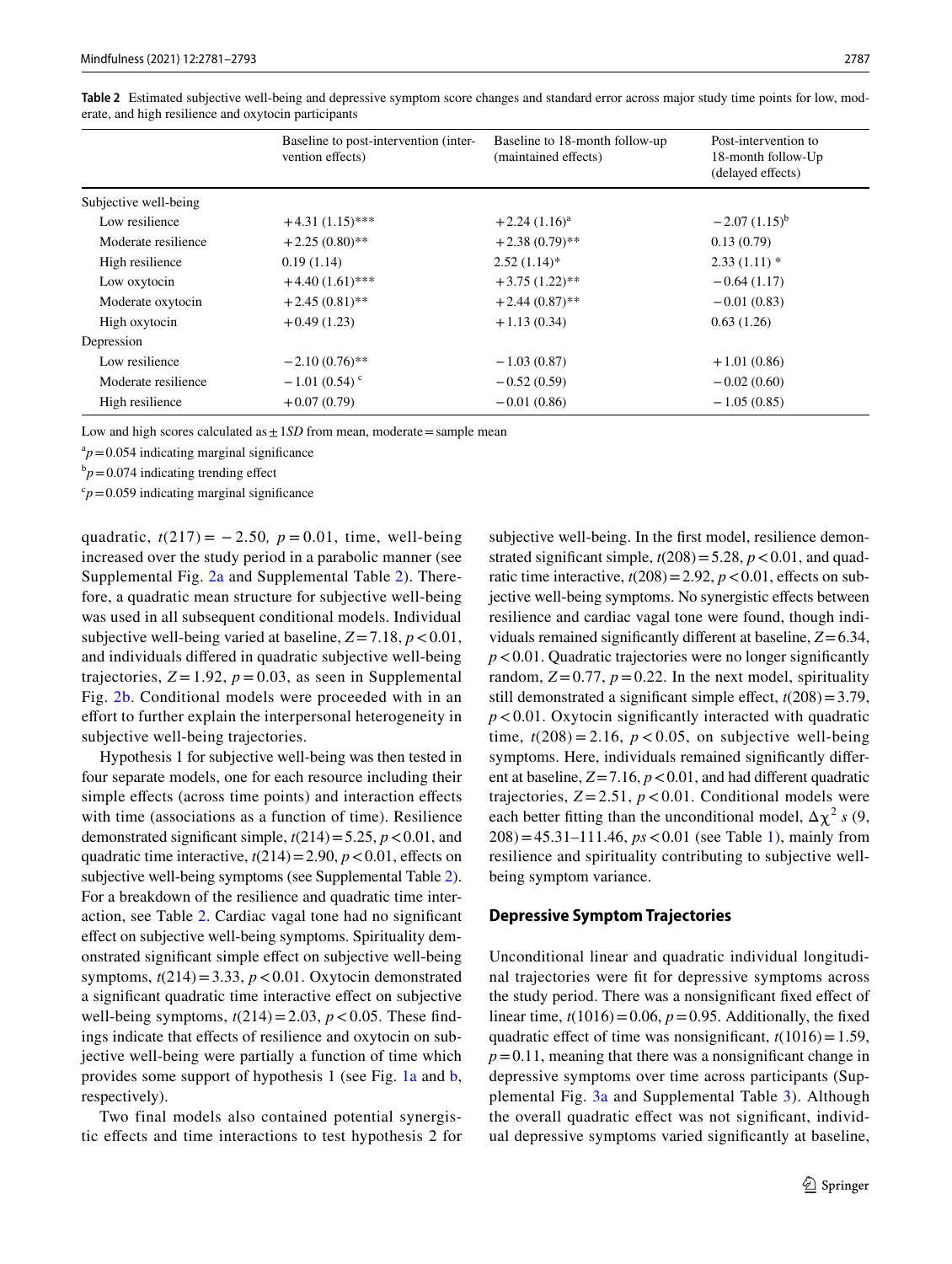

Note. Participants were divided into low, mean, and high for illustrative purposes only. Analyses were based on continuous data.

<span id="page-7-0"></span>

<span id="page-7-1"></span>





 $Z = 8.97$ ,  $p < 0.01$ , and individual linear trajectories also varied significantly from one another,  $Z = 2.08$ ,  $p = 0.02$ , as seen in Supplemental Fig. 3b. Due to the random effects, conditional models were proceeded with in an effort to explain signifcant individual diferences in longitudinal trajectories. Characteristic by time interactions were also added to address hypothesis 1 regarding biopsychological characteristics associating with depressive symptom trajectories. In four separate models, each personal resources' simple and time interactive efects (linear and quadratic) were probed (see Supplemental Table 3). Resilience showed significant simple,  $t(1013) = -6.78$ ,  $p < 0.01$ , and trending quadratic time interactive,  $t(1013) = -1.73$ ,  $p = 0.08$ , effects on depressive symptoms. This indicates that the efect of resilience on depressive symptoms is partially a function of time (see Fig. [2](#page-7-1) and Table [2](#page-6-0)). Spirituality demonstrated signifcant simple negative efect on depressive symptoms, *t*(1013) = −4.89, *p* < 0.01. Neither CVT nor oxytocin exhibited significant fixed effects on depressive symptoms.

Two fnal depression models contained potential synergistic efects and time interactions. In the frst model, resilience still demonstrated significant simple,  $t(1007) = -6.68$ ,  $p < 0.01$ , and trending quadratic time interactive,  $t(1007) = -1.82$ ,  $p = 0.07$ , effects on depressive symptoms. No synergistic efects between resilience and cardiac vagal tone were found. Participants remained signifcantly diferent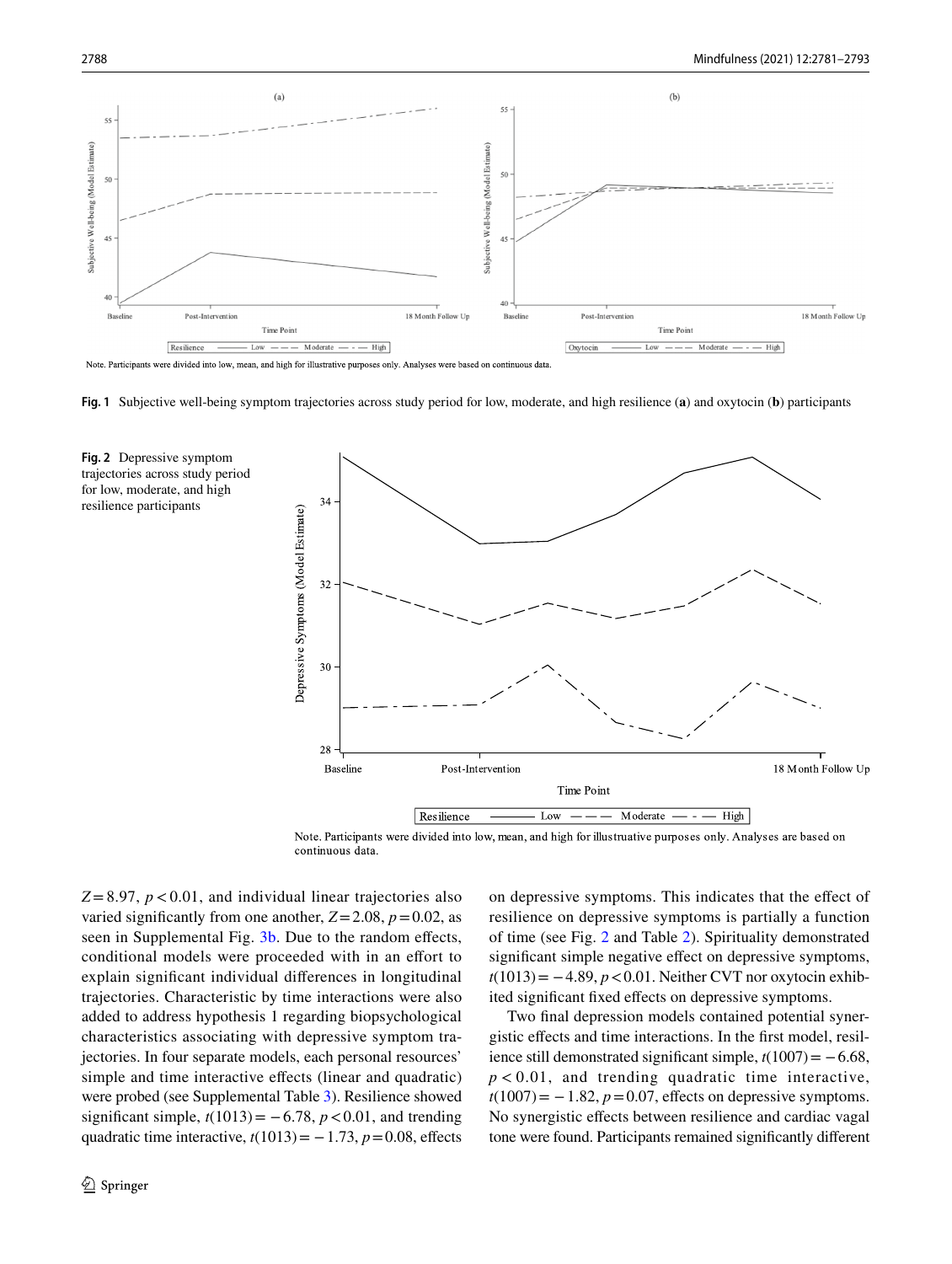

<span id="page-8-0"></span>**Fig. 3** The efect of oxytocin as a function of spirituality on depressive symptoms at baseline, post-intervention, and the 18-month follow-up

at baseline,  $Z = 8.49$ ,  $p < 0.01$ , as well as linearly over time,  $Z=1.86$ ,  $p=0.03$ . In the next model, spirituality had a signifcant simple negative efect on depressive symptoms,  $t(1007) = -5.00, p < 0.01$ . The interactions between spirituality and oxytocin,  $t(1007) = 2.62$ ,  $p < 0.01$ , as well as spirituality, oxytocin, and linear time,  $t(1007)=2.75$ ,  $p < 0.01$ , were also significant (see Fig. [3\)](#page-8-0). Individuals remained signifcantly diferent at baseline, *Z*=8.93, *p*<0.01, trended toward demonstrating diferent linear, *Z*=1.41, *p*=0.08, and quadratic trajectories, *Z*=1.44, *p*=0.07. Conditional models were better fitting than the unconditional model,  $\Delta \chi^2$  *s* (9,  $208$ ) = 44.45–91.10,  $ps < 0.01$  (see Table [1\)](#page-5-0) due to resilience as well as spirituality and oxytocin over time contributing to the variance in depressive symptoms.

# **Discussion**

The mental health benefits expected from meditation (Edwards & Loprinzi, [2018;](#page-11-1) Fredrickson et al., [2008\)](#page-11-3) were not observed when examining all participants in aggregate specifcally for depressive symptoms. Participants engaged in one of two kinds of meditation (loving-kindness and mindfulness) and mental health trajectories did not difer between interventions. Previous studies have found a reduction in depressive symptoms following meditation (Fredrickson et al., [2008](#page-11-3)), but that was specifc to lovingkindness meditation. The present study also included mindful meditation. In one study, though mindfulness was related to lower depressive symptoms in adult populations, time spent in mindful meditation did not directly predict depressive symptoms similarly to the present study fndings (Parmentier et al., [2019\)](#page-12-15). Time spent meditating did relate to mindfulness, which in turn negatively associated with depressive symptoms (Parmentier et al., [2019](#page-12-15)). Participants in the present study did not demonstrate a similar pattern between meditation and mental health on average, but participants had signifcantly diferent baseline levels of mental health symptoms and they changed over the course of the study period in trajectories that were signifcantly diferently from one another. This set

directly up for testing individual diferences in these mental health trajectories and assess for whom does meditation most improve mental health trajectories.

Two psychological resources (resilience and spirituality) and two biological resources (CVT and OT) were tested for their individual and interactive efects on positive and negative mental health symptom trajectories in midlife adults. It was hypothesized that individual diferences in psychological resources **(**resilience and spirituality) and biological resources (CVT and OT) would moderate changes in positive (subjective well-being) and negative (depression) mental health following a meditation intervention in a positive and negative direction, respectively. Furthermore, it was hypothesized that interactions between resilience and CVT as well as spirituality and OT would have cumulative efects on the changes in mental health following a meditation intervention above and beyond that of each predictors' individual efect (synergy hypothesis). Findings provided some evidence regarding who may be most likely to experience short- and long-term mental health gains following a 6-week meditation intervention.

The most consistent present fndings regarded resilience. Resilience has been associated with better mental health in adults (Mayordomo et al., [2016;](#page-12-3) Waugh & Koster, [2015\)](#page-12-16). In line with that breadth of research, mid-life adults higher in resilience reported higher subjective well-being and lower depressive symptoms across the study period. Individual differences in resilience also predicted diferent mental health gains following meditation. It was hypothesized that greater resilience would act as a catalyst for mental health benefts, and data provided only delayed support for that prediction, at the 18-month follow-up. Individuals relatively low in resilience (one standard deviation below the mean) had the largest gains in subjective well-being symptoms from the meditation intervention. Their subjective well-being scores, however, decreased from immediately post-intervention to the 18-month follow-up and were only slightly higher than baseline at the 18-month follow-up. This diference was only marginally signifcant. These results suggest that for these individuals, the benefts gained were more short term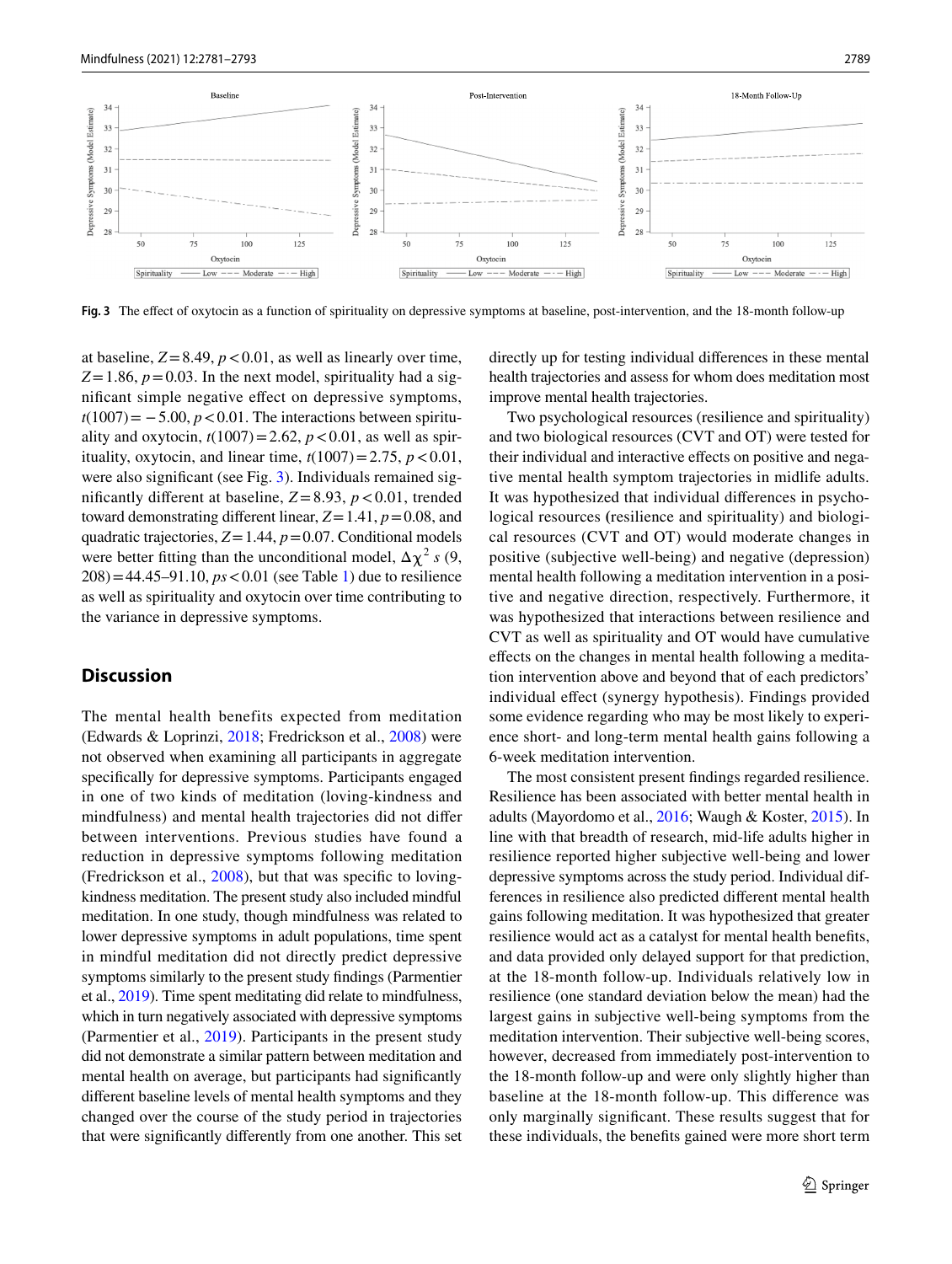and not fully maintained. Moderate (at the sample mean) resilience participants also showed gains in subjective wellbeing following the meditation intervention and continued to increase minimally, though nonsignifcant, from post-intervention to the 18-month follow-up. Moderately resilience participants' 18-month follow-up scores were higher than baseline, indicating that their small positive mental health gains were maintained. It can be cautiously concluded that higher levels of resilience may act as a catalyst for subjective well-being gains 18 months following meditation interventions. Those low in resilience also experienced the greatest depression decreases immediately from meditation, yet this improvement was not maintained by the 18-month followup. Relatively moderate and high resilience participants' depressive symptoms changed very little from learning to meditate. In sum, those who saw the greatest acute/shortterm mental health benefts were low in resilience, whereas those who saw longer-term benefts were high in resilience.

Resilience was not the only intrapersonal characteristic predicting who received mental health benefts from meditation; there were similar efects for oxytocin (OT). Participants relatively low or moderate in OT signifcantly increased in subjective well-being following the meditation intervention whereas participants high in OT remained stable. All OT groups reported similar levels of subjective well-being from post-intervention to the 18-month followup, indicating that the positive mental health gains were maintained. In sum, OT did not act as a catalyst for subjective well-being gains but instead, those who were relatively low in OT benefted the most from the meditation intervention. One interpretation for this fnding is that participants with high level of OT already report high levels of subjective well-being, which did not further improve following meditation. Participants low and moderate in OT, also lower in subjective well-being at baseline, had more room to grow. Although previous research (Van Cappellen et al., [2016a](#page-12-5), [b\)](#page-12-6) had found that administering OT prior to being introduced to meditation increased the amount of positive emotions experienced felt while meditating—a key subjective well-being component—evidence of a comparable efect on mental health with naturally higher levels of circulating OT was absent in the present study. Oxytocin's efect on depressive symptoms was a function of spirituality and that relationship was also a function of time. Across all study timepoints, being low in spirituality was related with higher depressive symptoms. This fnding is consistent with numerous previous studies showing an association between spirituality and subjective mental health (Koenig, [2012](#page-11-29)). Interestingly, OT bufered this relationship, but only directly following the meditation intervention. Indeed, the mix of high oxytocin and engaging in meditation practice appeared to be particularly useful for relatively low-spirituality participants, with this combination resembling their high-spirituality counterparts (at any level of OT). It should be noted again that this efect was only evident directly after the mediative intervention and was not maintained at the 18-month follow-up.

Other fndings did not support the original hypotheses. Though spirituality was expected to have similar mental health boosting effects as resilience, the present study only found that spirituality was associated positively with subjective well-being symptoms and negatively with depressive symptoms regardless of study time point. Although this adds to the growing body of literature regarding spirituality and mental health symptoms (Kashdan & Nezlek, [2012](#page-11-11); Piedmont, [1999;](#page-12-4) Van Cappellen et al., [2016a](#page-12-5), [b\)](#page-12-6), it does not support the original hypothesis that higher spirituality would result in greater mental health gains from meditation. These results align with another study that failed to fnd that daily spiritual experiences moderated the reduction in depressive symptoms following a mindfulnessbased meditation intervention (Greeson et al., [2015](#page-11-12)). Future research may still consider testing this hypothesis using diferent measures/facets of spirituality or even religiosity. For example, one study distinguished among different aspects of spirituality and found diverging associations with depression and life satisfaction in a sample of midlife  $(n=306)$  adults (Lifshitz et al., [2019](#page-11-30)). Additionally, there were no synergistic effects between resilience and CVT, nor did CVT signifcantly relate to either mental health outcome across the study period as originally hypothesized. Therefore, research on individual diferences in CVT predicting gains in positive emotions following meditation (Kok et al., [2013](#page-11-13)) could not be extended to gains in mental health in the present study. Overall, the null fndings for the present study do not necessarily indicate that these constructs are inert in midlife, but rather that individuals' degrees of spirituality or CVT when engaging in 6 weeks of meditation may neither augment nor hinder the mental health benefts that may be achieved through meditation practice.

Model building in the present study revealed noteworthy random efects fndings; as mentioned above, mid-life adults began the study with signifcantly diferent levels of mental health and also signifcantly difered from one another on their trajectories of change in mental health during and following the meditation interventions. Although research has concluded that meditation is generally beneficial, data provided only mild evidence of a general efect, averaged across all study participants. This makes random efects analytical techniques key to better understanding individual diferences in intervention responsiveness. Diferences in starting point and trajectories were detected by employing linear mixed efects models, which are the most appropriate for clustered data (Fitzmaurice et al., [2011\)](#page-11-28). After adding the pertinent intrapersonal characteristics, subjective wellbeing trajectory random effects were no longer significant,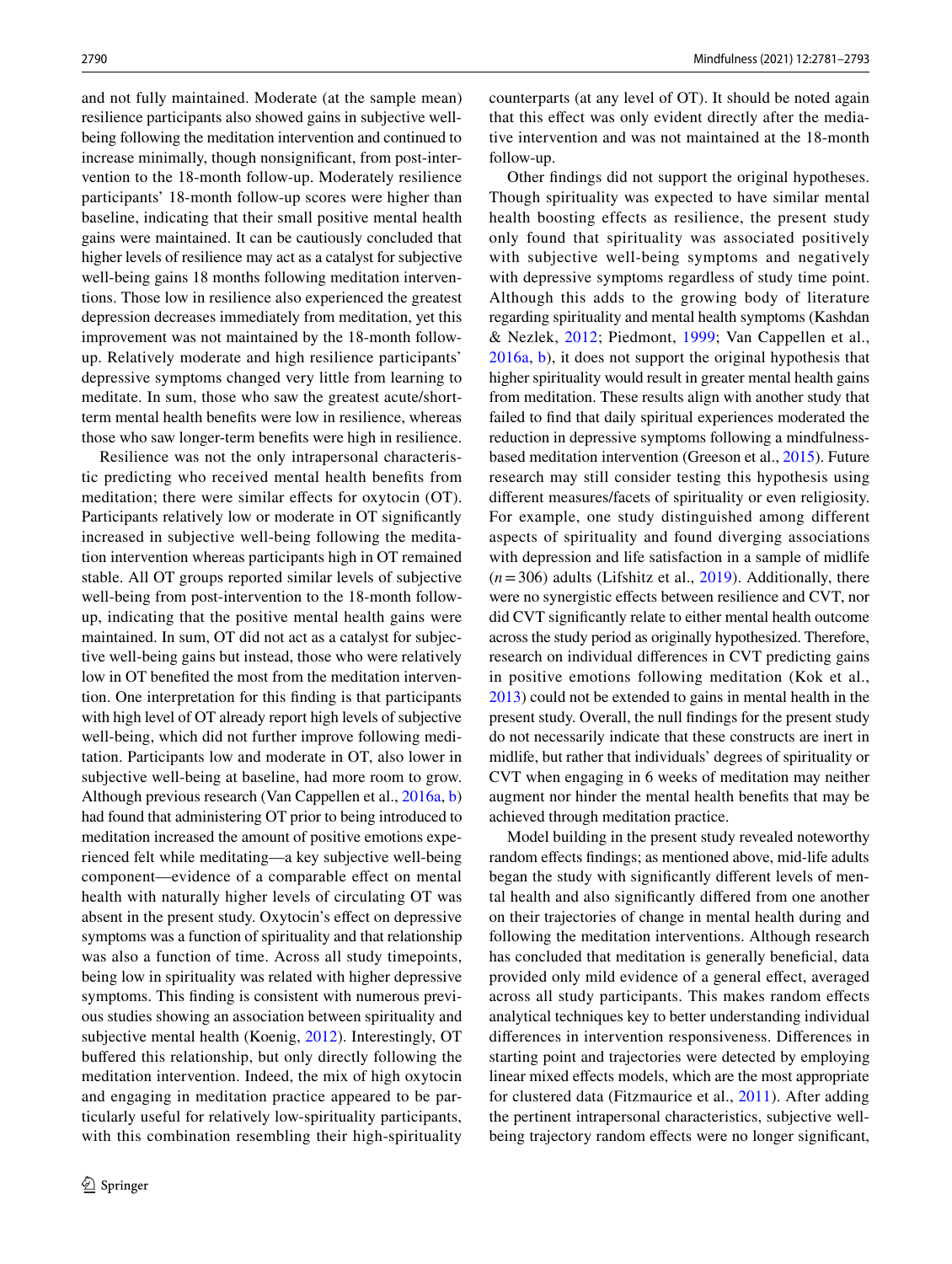indicating that these predictor variables explained the variance in mental well-being trajectories (i.e., for whom this intervention worked better). Random effects that remain signifcant in conditional models indicate that variables outside of the present study likely impact how individuals difered at baseline as well as how they changed during and after a meditation intervention. This occurred for CVT and resilience on depressive symptoms as well as OT and spirituality on depressive and subjective well-being symptoms.

## **Limitations and Future Research**

Despite the advantages to the employed empirical and analytic approaches, this work also has noteworthy limitations. The present investigation was structured diferently than other meditation studies to date. It did not directly test *how* meditation can afect well-being by measuring the "active ingredients" of meditation, such as mindfulness, compassion, or acceptance. Rather, the present study focused on *who* would get the most out of these interventions. Future research may want to extend this work by investigating whether the *how* of meditation's effects on well-being also interact with individual diferences in predicting greater gains. In addition, changes over time in mental health following a meditation intervention were investigated yet the present study did not have a no-meditation comparison group. This study was not originally designed to compare meditation to no meditation, but to investigate the efects of positive emotions on lifestyle change, where meditation was used as an intervention to increase said positive emotions. Although this design allowed testing the primary question regarding who gets the most benefts, it did not allow determining whether meditation as an intervention works better or as well as other interventions or no intervention (Goyal et al., [2014\)](#page-11-2). It was not hypothesized that personal resources would amplify the mental health benefts of one meditation type compared to another and, therefore, hypotheses were tested across meditation types. However, future research may want to disentangle meditation types for theoretical reasons not overviewed here or when testing other resources.

Another limitation due to missing data within participants at some time points, OT, and CVT were averaged across the study period. This is less than ideal because personal resources may build up or erode over time. Further research in this area needs richer data to explore changes over time in these important biological variables. Additionally, subjective well-being was only collected at three time points, as opposed to quarterly (see Supplemental Fig. 1). This limited the granularity of subjective well-being changes following the meditation interventions.

In sum, the present study provided preliminary evidence that resilience shapes the trajectory of intervention responsiveness and does so at diferent time scales for those scoring

relatively low versus high on resilience. Key to the present fndings was the inclusion of the 18-month follow-up assessment, allowing for diferentiating between short-term and maintained mental health gains. The fndings reported here regarding resilience should be replicated by systematically enrolling participants at low, moderate, and high levels of resilience to receive meditation training. Such work could reveal whether interventions to boost resilience should precede meditation training to optimize mental health benefts.

**Supplementary Information** The online version contains supplementary material available at<https://doi.org/10.1007/s12671-021-01742-1>.

**Acknowledgements** We would like to acknowledge Ann M. Firestine for overseeing data collection and data management.

**Author Contribution** NBS: analyzed the data and wrote the manuscript. PVC: collaborated with the design and implementation of the study as well as the writing and editing of the fnal manuscript. BLF: provided funding, implemented the study, and collaborated with the writing and editing of the fnal manuscript. All authors approved the fnal version of the manuscript for submission.

**Funding** This investigation was supported by a research grant awarded to Barbara L. Fredrickson by the National Cancer Institute (R01CA170128) of the U.S. National Institutes of Health (NIH).

**Data Availability** The data and statistical programming are available at Open Science Framework: [https://osf.io/d9qux/.](https://osf.io/d9qux/)

#### **Declarations**

**Ethics Approval** All procedures were approved by the Institutional Review Board of the University of North Carolina at Chapel Hill.

**Consent to Participate** All study participants completed written informed consent following orientation to the study.

**Conflict of Interest** The authors declare no competing interests.

# **References**

- <span id="page-10-1"></span>Bellosta-Batalla, M., Blanco-Gandía, M. D. C., Rodríguez-Arias, M., Cebolla, A., Pérez-Blasco, J., & Moya-Albiol, L. (2020). Brief mindfulness session improves mood and increases salivary oxytocin in psychology students. *Stress and Health, 36*(4), 469–477. <https://doi.org/10.1002/smi.2942>
- <span id="page-10-0"></span>Bernston, G. G., Bigger, J. T., Eckberg, D. L., Grossman, P., Kaufmann, P. G., Malik, M., Nagaraja, H. N., Porges, S. W., Saul, J. P., Stone, P. H., & Van Der Molen, M. W. (1997). Heart rate variability: Origins, methods, and interpretive caveats. *Psychophysiology*, *34*(6), 623–648. [https://doi.org/10.1111/j.1469-8986.](https://doi.org/10.1111/j.1469-8986.1997.tb02140.x) [1997.tb02140.x](https://doi.org/10.1111/j.1469-8986.1997.tb02140.x)
- <span id="page-10-2"></span>Blanchfower, D. G., & Oswald, A. J. (2008). Is well-being U-shaped over the life cycle? *Social Science & Medicine, 66*(8), 1733–1749. <https://doi.org/10.1016/j.socscimed.2008.01.030>
- <span id="page-10-3"></span>Block, J., & Kremen, A. M. (1996). IQ and ego-resiliency: Conceptual and empirical connections and separateness. *Journal of*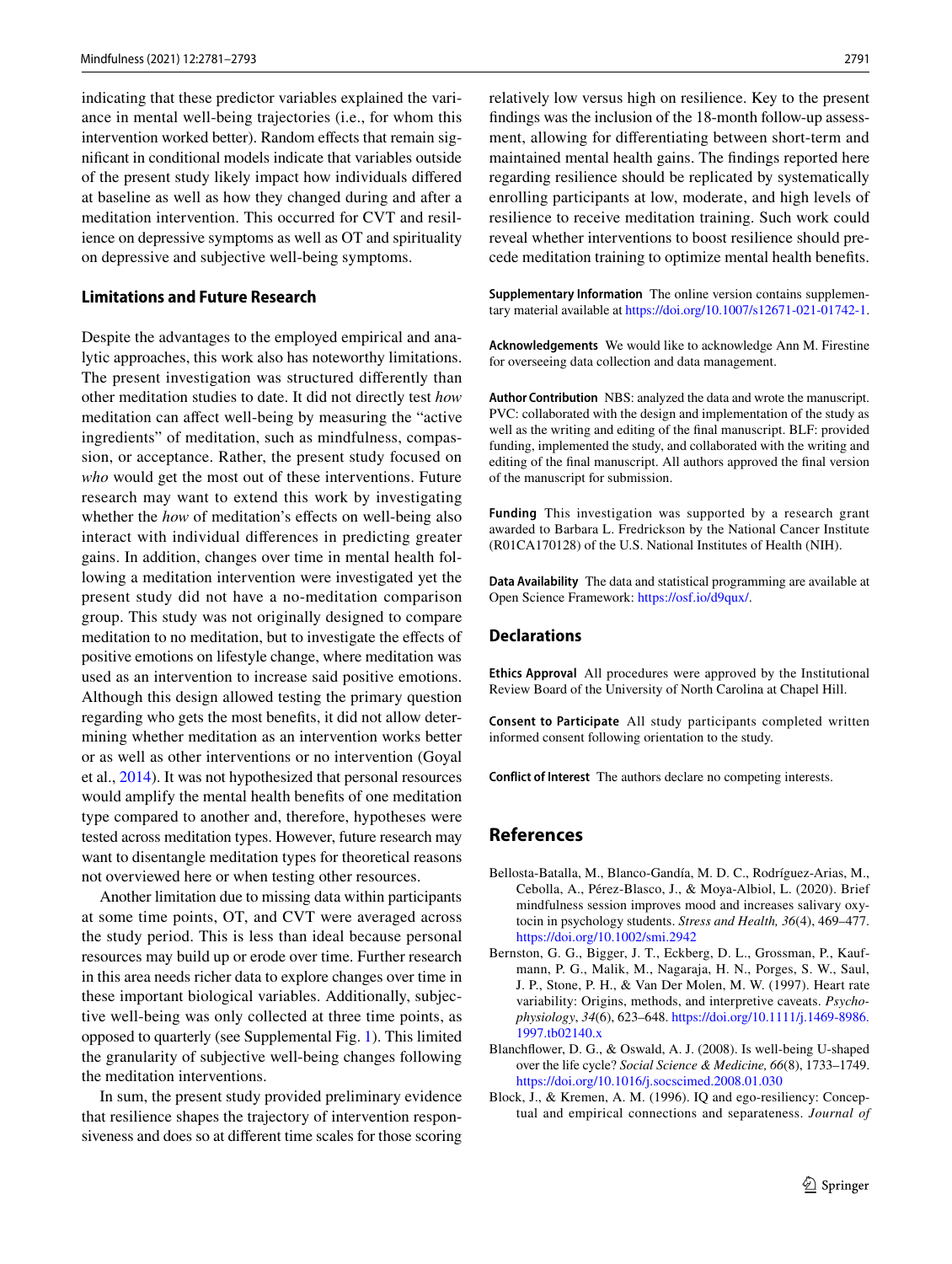*Personality and Social Psychology, 70*(2), 349–361. [https://doi.](https://doi.org/10.1037/0022-3514.70.2.349) [org/10.1037/0022-3514.70.2.349](https://doi.org/10.1037/0022-3514.70.2.349)

- <span id="page-11-18"></span>Cacioppo, J. T., & Tassinary, L. G. (1990). Inferring psychological signifcance from physiological signals. *American Psychologist, 45*(1), 16–28. <https://doi.org/10.1037/0003-066X.45.1.16>
- <span id="page-11-27"></span>Cronbach, L. J. (1946). Response sets and test validity. *Educational and Psychological Measurement, 6*(4), 475–494. [https://doi.org/](https://doi.org/10.1177/001316444600600405) [10.1177/001316444600600405](https://doi.org/10.1177/001316444600600405)
- <span id="page-11-24"></span>DeVellis, R. F. (2017). *Scale development: Theory and applications* (4th ed.). SAGE Publications.
- <span id="page-11-21"></span>Ditto, B., Eclache, M., & Goldman, N. (2006). Short-term autonomic and cardiovascular efects of mindfulness body scan meditation. *Annals of Behavioral Medicine, 32*(3), 227–234. [https://doi.org/](https://doi.org/10.1207/s15324796abm3203_9) [10.1207/s15324796abm3203\\_9](https://doi.org/10.1207/s15324796abm3203_9)
- <span id="page-11-1"></span>Edwards, M. K., & Loprinzi, P. D. (2018). Comparative efects of meditation and exercise on physical and psychosocial health outcomes: A review of randomized controlled trials. *Postgraduate Medicine, 130*(2), 222–228. [https://doi.org/10.1080/00325481.](https://doi.org/10.1080/00325481.2018.1409049) [2018.1409049](https://doi.org/10.1080/00325481.2018.1409049)
- <span id="page-11-28"></span>Fitzmaurice, G. M., Laird, N. M., & Ware, J. H. (2011). *Applied longitudinal analysis* (2nd ed.). Wiley.
- <span id="page-11-3"></span>Fredrickson, B. L., Cohn, M. A., Coffey, K. A., Pek, J., & Finkel, S. M. (2008). Open hearts build lives: Positive emotions, induced through loving-kindness meditation, build consequential personal resources. *Journal of Personality and Social Psychology, 95*(5), 1045–1062. <https://doi.org/10.1037/a0013262>
- <span id="page-11-7"></span>Fredrickson, B. L., Boulton, A. J., Firestine, A. M., Van Cappellen, P., Algoe, S. B., Brantley, M. M., Kim, S. L., Brantley, J., & Salzberg, S. (2017). Positive emotion correlates of meditation practice: A comparison of mindfulness meditation and loving-kindness meditation. *Mindfulness*, *8*(6), 1623–1633. [https://doi.org/10.1007/](https://doi.org/10.1007/s12671-017-0735-9) [s12671-017-0735-9](https://doi.org/10.1007/s12671-017-0735-9)
- <span id="page-11-23"></span>Fredrickson, B. L., Arizmendi, C., & Van Cappellen, P. (2021). Sameday, cross-day, and upward spiral relations between positive afect and positive health behaviours. *Psychology and Health, 36*(4), 444–460.<https://doi.org/10.1080/08870446.2020.1778696>
- <span id="page-11-15"></span>Gevirtz, R. (2013). The promise of heart rate variability biofeedback: Evidence-based applications. *Biofeedback, 41*(3), 110–120. <https://doi.org/10.5298/1081-5937-41.3.01>
- <span id="page-11-14"></span>Gillie, B. L., & Thayer, J. F. (2014). Individual diferences in resting heart rate variability and cognitive control in posttraumatic stress disorder. *Frontiers in Psychology, 5*, 758. [https://doi.org/10.3389/](https://doi.org/10.3389/fpsyg.2014.00758) [fpsyg.2014.00758](https://doi.org/10.3389/fpsyg.2014.00758)
- <span id="page-11-2"></span>Goyal, M., Singh, S., Sibinga, E. M. S., Gould, N. F., Rowland-Seymour, A., Sharma, R., Berger, Z., Sleicher, D., Maron, D. D., Shihab, H. M., Ranasinghe, P. D., Linn, S., Saha, S., Bass, E. B., & Haythornthwaite, J. A. (2014). Meditation programs for psychological stress and well-being: A systematic review and metaanalysis. *JAMA Internal Medicine, 174*(3), 357–368. [https://doi.](https://doi.org/10.1001/jamainternmed.2013.13018) [org/10.1001/jamainternmed.2013.13018](https://doi.org/10.1001/jamainternmed.2013.13018)
- <span id="page-11-12"></span>Greeson, J. M., Smoski, M. J., Suarez, E. C., Brantley, J. G., Ekblad, A. G., Lynch, T. R., & Wolever, R. Q. (2015). Decreased symptoms of depression after mindfulness-based stress reduction: Potential moderating efects of religiosity, spirituality, trait mindfulness, sex, and age. *Journal of Alternative and Complementary Medicine, 21*(3), 166–174. <https://doi.org/10.1089/acm.2014.0285>
- <span id="page-11-25"></span>Grossman, P. (1983). Respiration, stress, and cardiovascular function. *Psychophysiology, 20*(3), 284–300. [https://doi.org/10.1111/j.](https://doi.org/10.1111/j.1469-8986.1983.tb02156.x) [1469-8986.1983.tb02156.x](https://doi.org/10.1111/j.1469-8986.1983.tb02156.x)
- <span id="page-11-8"></span>Herrman, H., Stewart, D. E., Diaz-Granados, N., Berger, E. L., Jackson, B., & Yuen, T. (2011). What is resilience? *The Canadian Journal of Psychiatry, 56*(5), 258–265. [https://doi.org/10.1177/](https://doi.org/10.1177/070674371105600504) [070674371105600504](https://doi.org/10.1177/070674371105600504)
- <span id="page-11-9"></span>Hill, Y., Den Hartigh, R. J. R., Meijer, R., De Jonge, P., & Van Yperen, N. W. (2018). The temporal process of resilience. *Sport, Exercise,*

*and Performance Psychology, 7*(4), 363–370. [https://doi.org/10.](https://doi.org/10.1037/spy0000143) [1037/spy0000143](https://doi.org/10.1037/spy0000143)

- <span id="page-11-19"></span>Holbrook, C., Hahn-Holbrook, J., & Holt-Lunstad, J. (2015). Selfreported spirituality correlates with endogenous oxytocin. *Psychology of Religion and Spirituality, 7*(1), 46–50. [https://doi.org/](https://doi.org/10.1037/a0038255) [10.1037/a0038255](https://doi.org/10.1037/a0038255)
- <span id="page-11-16"></span>Isgett, S. F., Kok, B. E., Baczkowski, B. M., Algoe, S. B., Grewen, K. M., & Fredrickson, B. L. (2017). Infuences of oxytocin and respiratory sinus arrhythmia on emotions and social behavior in daily life. *Emotion, 17*(8), 1156–1165. [https://doi.org/10.1037/](https://doi.org/10.1037/emo0000301) [emo0000301](https://doi.org/10.1037/emo0000301)
- <span id="page-11-11"></span>Kashdan, T. B., & Nezlek, J. B. (2012). Whether, when, and how is spirituality related to well-being? Moving beyond single occasion questionnaires to understanding daily process. *Personality and Social Psychology Bulletin, 38*(11), 1523–1535. [https://doi.org/](https://doi.org/10.1177/0146167212454549) [10.1177/0146167212454549](https://doi.org/10.1177/0146167212454549)
- <span id="page-11-4"></span>Keyes, C. L. M. (2002). The mental health continuum: From languishing to fourishing in life. *Journal of Health and Social Behaviour, 43*(2), 207–222.<https://doi.org/10.2307/3090197>
- <span id="page-11-5"></span>Keyes, C. L. M. (2005). Mental illness and/or mental health? Investigating axioms of the complete state model of health. *Journal of Consulting and Clinical Psychology, 73*(3), 539. [https://doi.org/](https://doi.org/10.1037/0022-006X.73.3.539) [10.1037/0022-006X.73.3.539](https://doi.org/10.1037/0022-006X.73.3.539)
- <span id="page-11-26"></span>Keyes, C. L. M. (2009). Brief Description of the Mental Health Continuum Short Form (MHC-SF). Retrieved from [https://www.aacu.](https://www.aacu.org/sites/default/files/MHC-SFEnglish.pdf) [org/sites/default/fles/MHC-SFEnglish.pdf](https://www.aacu.org/sites/default/files/MHC-SFEnglish.pdf)
- <span id="page-11-6"></span>Keyes, C. L. M., Dhingra, S. S., & Simoes, E. J. (2010). Change in level of positive mental health as a predictor of future risk of mental illness. *American Journal of Public Health, 100*(12), 2366–2371. <https://doi.org/10.2105/AJPH.2010>
- <span id="page-11-29"></span>Koenig, H. G. (2012). Religion, spirituality, and health: The research and clinical implications. *ISRN Psychiatry, 2012*, 1–33. [https://](https://doi.org/10.5402/2012/278730) [doi.org/10.5402/2012/278730](https://doi.org/10.5402/2012/278730)
- <span id="page-11-13"></span>Kok, B. E., Coffey, K. A., Cohn, M. A., Catalino, L. I., Vacharkulksemsuk, T., Algoe, S. B., Brantley, M., & Fredrickson, B. L. (2013). How positive emotions build physical health: Perceived positive social connections account for the upward spiral between positive emotions and vagal tone. *Psychological Science*, *24*(7), 1123– 1132. <https://doi.org/10.1177/0956797612470827>
- <span id="page-11-17"></span>Kumsta, R., & Heinrichs, M. (2013). Oxytocin, stress and social behavior: Neurogenetics of the human oxytocin system. *Current Opinion in Neurobiology, 23*(1), 11–16. [https://doi.org/10.1016/j.](https://doi.org/10.1016/j.conb.2012.09.004) [conb.2012.09.004](https://doi.org/10.1016/j.conb.2012.09.004)
- <span id="page-11-10"></span>Kwak, S., Lee, T. Y., Jung, W. H., Hur, J. W., Bae, D., Hwang, W. J., Cho, K. I. K., Lim, K-O., Kim, S. Y., Park, H. Y., & Kwon, J. S. (2019). The immediate and sustained positive efects of meditation on resilience are mediated by changes in the resting brain. *Frontiers in Human Neuroscience*, *13*(March), 1–10. [https://doi.](https://doi.org/10.3389/fnhum.2019.00101) [org/10.3389/fnhum.2019.00101](https://doi.org/10.3389/fnhum.2019.00101)
- <span id="page-11-22"></span>Lachman, M. E., Teshale, S., & Agrigoroaei, S. (2015). Midlife as a pivotal period in the life course: Balancing growth and decline at the crossroads of youth and old age Midlife in historical perspective. *International Journal of Behavioral Development, 39*(1), 20–31. <https://doi.org/10.1177/0165025414533223>
- <span id="page-11-30"></span>Lifshitz, R., Nimrod, G., & Bachner, Y. G. (2019). Spirituality and wellbeing in later life: A multidimensional approach. *Aging & Mental Health., 23*(8), 984–991. [https://doi.org/10.1080/13607](https://doi.org/10.1080/13607863.2018.1460743) [863.2018.1460743](https://doi.org/10.1080/13607863.2018.1460743)
- <span id="page-11-0"></span>Masci, D., & Hackett, C. (2018). Meditation is common across many religious groups in the U.S. Retrieved from: [https://www.pewre](https://www.pewresearch.org/fact-tank/2018/01/02/meditation-is-common-across-many-religious-groups-in-the-u-s/) [search.org/fact-tank/2018/01/02/meditation-is-common-across](https://www.pewresearch.org/fact-tank/2018/01/02/meditation-is-common-across-many-religious-groups-in-the-u-s/)[many-religious-groups-in-the-u-s/](https://www.pewresearch.org/fact-tank/2018/01/02/meditation-is-common-across-many-religious-groups-in-the-u-s/)
- <span id="page-11-20"></span>Matiz, A., Fabbro, F., & Crescentini, C. (2018). Single vs. group mindfulness meditation: Efects on personality, religiousness/